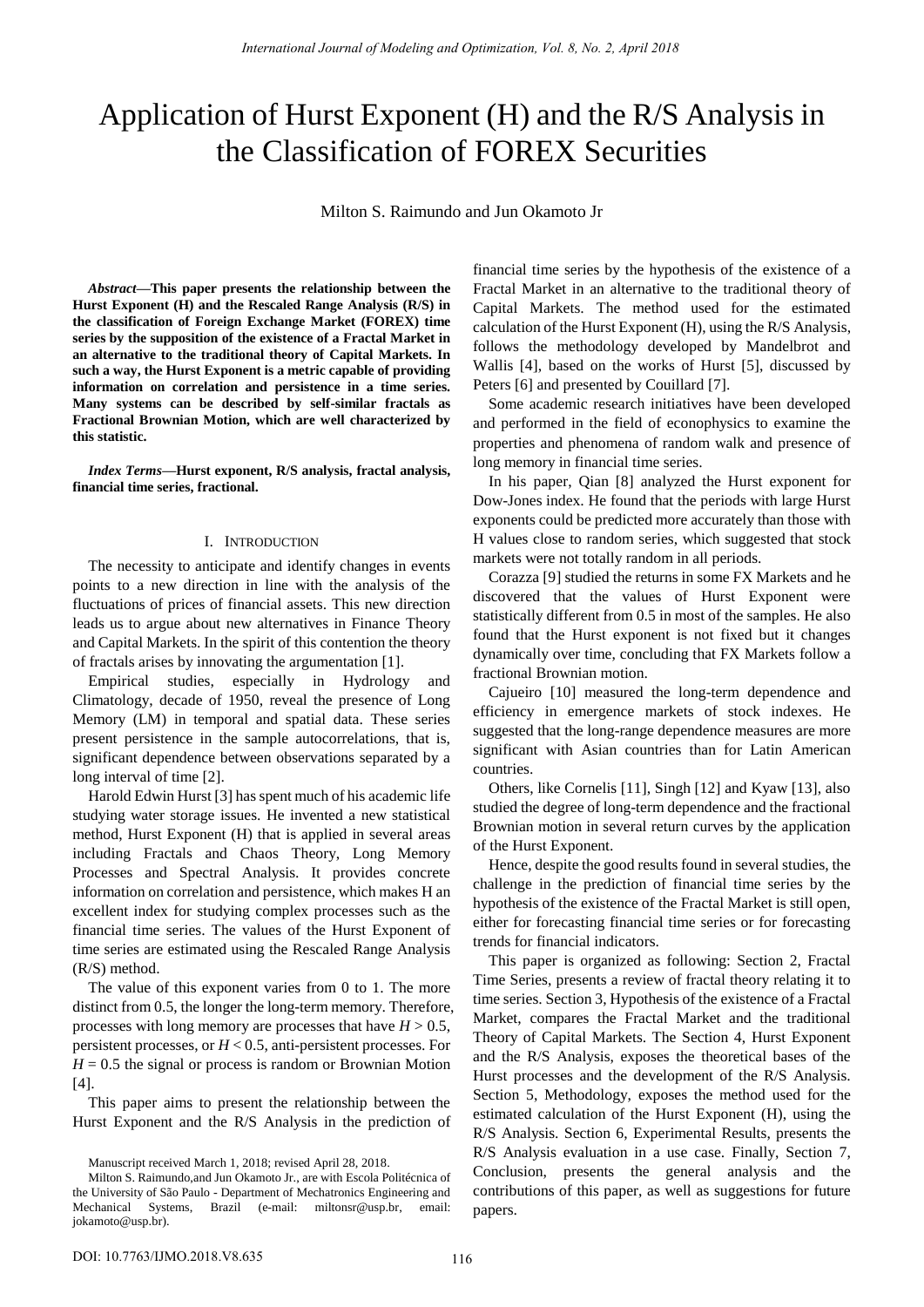# II. FRACTAL SERIES

It can be seen that many of the spatial structures in nature are the result of the combination of a considerable number of identical components, implying the existence of the principle of having similar self-structures called fractal [14].

The concept of fractals relates to attempts to measure the size of the targets for which traditional definitions based on Euclidean geometry do not work well. A fractal, usually of fractional size, is a mathematical entity that can present itself as a spatial pattern or even a time series, and can be divided into parts, where each of these parts is similar to the original object [15].

# *A. Fractal Geometry*

Fractal is defined by a geometric figure, of fragmented appearance, which can be subdivided indefinitely into parts, where the parts are, in some way, reduced copies of the whole. There is a geometric fractal when the whole is a perfect magnification of a part. The concept of geometric fractal was created in the early twentieth century to show that there were mathematical elements different from what the classical geometry of Euclid (300 BC) said [16].

# *B. Deterministic Fractals*

Exact self-similarity is understood to be the invariance of the structure after an isotropic transformation, that is, that which occurs with the same intensity in all directions. In this matter, by taking an object S, as a set of points  $R = \{x_1, x_2, x_3, ...\}$  and applying a factor of scale b in a similar auto transformation, it changes the coordinates of the points for  $bR = \{bx_1, bx_2, bx_3, ...\}$ . Then the set S composed by the points of coordinates R, is self-similar if it is invariant after performing the transformation [17].

As an example, a fractal called the Sierpinski Triangle shown in Fig. 1(a). Its basic construction begins with an equilateral triangle, fully filled. Considering initially the midpoints of the three sides that, together with the vertices of the original triangle, form four new congruent triangles.

Subsequently, the central triangle is subtracted, thereby removing the first stage of the basic building process. This subtraction results in three congruent triangles whose sides measure half the side of the original triangle. The procedure described above is repeated for each of these three triangles.

In this way, starting with a single triangle, a sequence of 3, 9, 27, 81 triangles are generated, corresponding respectively to levels  $1, 2, 3$  and  $4$ , presented in Fig.  $1(b)$  [17].



Fig. 1. (a) Sierpinski Triangle and (b) its first five constructions [17].

This formation law, successively applied, causes the

triangular structure to consist of gradually smaller triangles that are perfect copies of the initial shape of the figure. Hence, by applying a zoom to any part has something similar to the figure as a whole as exposed in Fig. 1(a). In the extreme of the infinite applications of this process is obtained an exact similar auto-fractal figure [17].

## *C. Fractal Dimension*

Assis [17] also emphasizes that by the classical Euclidean concept a coordinate, length, describes a line, two coordinates, length and width, describe a plane and three coordinates, length, height and width, and describe a volume. By this prism, a point has dimension zero.

Associated with the perpendicular axes, the Euclidean dimension specifies in one, two or three dimensions some point respectively belonging to a line, area or volume. It may be noted that Euclidean dimensions are always integers.

Considering the Koch curve, exhibited in Fig. 2, which construction is done by using a line segment, which is divided into three equal segments. From there, it replaces the third median part with an equilateral triangle removing the base. The iterative procedure is the application of the rule to each of the line segments that resulted from the previous iteration  $[17]$ .

Observing each step of the iterative process, it is noted that, from one level to the next, three segments are replaced by four of equal length, so the total length is multiplied by ¾ in the correlation of successive levels. It also be seen that the limit of a geometric succession of ratio ¾ is infinite, determining that the final figure will have an infinite length. Mandelbrot also had observed that and denominated this limit.

Thus, in the  $n<sup>th</sup>$  level, the length of the Kock curve will be given by:

$$
L_n = L_{n-1} + (L/3) = (4/3)^n \tag{1}
$$

Fig. 2 represents the first four levels for the construction of the Kock curve and their respective lengths.

Comparing this type of curve, which has infinite detailing, with a conventional line, this curve occupies more space, and hence has a fractal dimension greater than 1 : 0, even so it does not occupy the space of a band that contains it, in this case dimension 2 : 0. Because of that, this concept of fractal dimension, *D*, is closely related to the structure of occupation of the space of the figure.

According to Falconer [18], the topological dimension  $D_t$  can be defined iteratively by defining the topological dimension of a point as zero. The topological dimension of other objects is a result of the value of  $D_t$  of the element which makes it disconnected plus 1. For a curve, one point is sufficient to make it disconnected, so that the corresponding value of  $D_t$  is  $0 + 1 = 1$ . Continuing with this logic, for a plane, a curve makes it disconnected, thus having  $1 + 1 = 2$ . Finally, for a volume, a surface makes it disconnected,  $2 + 1 = 3$ .

Also, according to Falconer [18], the immersion dimension,  $D_i$ , represents the dimension in which the object is immersed.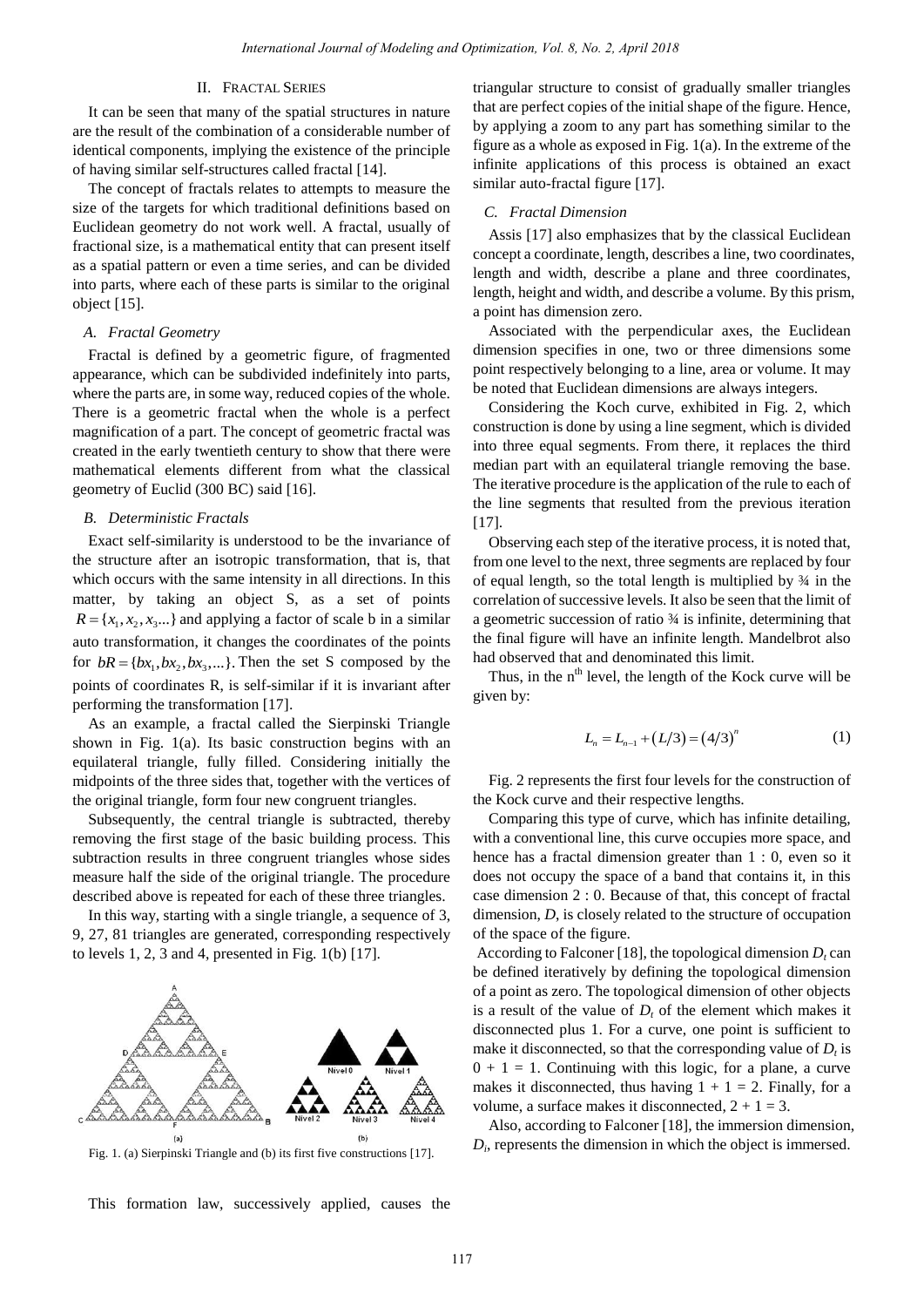

For instance, the letters of this paper are taken. These have topological dimension 1, however they are immersed in the space of the paper sheet, which suggests that their immersion dimension is 2.

The fractal dimension of a set, begins with the definition of metric space  $R<sup>n</sup>$ . In the line a range is defined as a line segment, whereas in  $\mathbb{R}^n$  the interval is defined as a sphere of radius  $\gamma$ , centered at *x<sup>i</sup>* . The sphere is represented centered at  $x_i$ . The sphere is represented<br>by  $B(x_i; \gamma) = \{y_i \in R^n | d(x_i; y_i) < \gamma\}$  where  $d(x_i; y_i)$  is the measure of the space  $R^n$ .

In accordance with Mandelbrot [19], a given set A constitutes a fractal if, in  $A, D_i > D > D_t$ , where *D* is the fractal dimension,  $D_i$  is the immersion dimension, and  $D_t$  is the topological dimension of the set *A*.

### III. FRACTAL MARKET

The Efficient Markets Hypothesis has some exceptions to the assumption of normality [20]. Osborne [21] had found an anomaly when attempting to plot a graph of the probability density function of the distribution of returns. Osborne also observed that the distribution had higher kurtosis than the normal, leptokurtic, or heavy-tailed distribution, although at that time he had not madden attention to this fact.

Turner and Weigel apud Peters [6] conducted a study on the behavior of the volatility of the daily returns of the S&P Index for the period between 1928 and 1990, finding results similar to those found by Fama [22] and Sharpe [23].

These studies show evidence that returns on securities in the capital markets are not normally distributed. Hence, if returns are not normally distributed, much of the statistical analysis that of correlation coefficients, becomes highly compromised and may lead to erroneous results, suggesting also that the idea of the occurrence of random walk in stock prices is wrong.

The Fractal Theory began to impose itself as a counterpoint to the hypotheses created by the more conservative financial theory, for offering a more realistic perspective on the functioning of the Financial Market.

Called self-similar, the fractals have less elaborate structures, whose scale changes are manifested proportionally in every structure. The fractals most similar to the behavior of prices are the self-related ones, since they change of scales in diverse directions. There are also multi-fractals, those in which scales vary in several different ways.

When analyzing fractal geometry figures, it possible to notice a similarity between the parts with the whole, independent of the scale in which the object is observed. This property describes fractal behavior governed by the Power Law.

The classical Power Law, initially discovered by Vilfredo Pareto in studies on income distribution, allows us to visualize changes in patterns of behavior that are repeated in numerous size scales of the figure. This law is characterized by the probability of measuring some quantity that varies exponentially with that quantity. But was through Mandelbrot that in 1961 identified the Power Law in the series of prices of assets in the Financial Market. Later Mandelbrot published an article [24], aided by computational processing, where he identified patterns in the price series governed by a similarity defined by the Power Law and also described that the behavior of asset prices was distant from a normal distribution.

Stable distributions are characterized by four parameters: *α*, *β*, *γ* and *δ*. The parameter α refers to the characteristic exponent, ranging from 0 and 2;  $\alpha = 2$  corresponds to a Gaussian distribution. The parameter *β* means asymmetry and varies between -1 and 1. The parameters *γ* and *δ* are corresponding to the scaling and location parameters respectively.

The fractal dimension allows the identification of the existence of Power Law, is given by  $P = n^D$ , where P are similar auto parts, *n* is magnification factor or Power Law governing the geometry, and *D* is the fractal dimension.

Solving and evidencing in *D*, results in:

$$
D = \begin{pmatrix} \log(P) / \\ \log(n) \end{pmatrix} \tag{2}
$$

In this way, Mandelbrot calculated the slope of the line,  $\alpha =$ 1.7; smaller than the  $\alpha$  of the normal distribution,  $\alpha = 2$ , indicating a Power Law.

Consequently, Mandelbrot developed two mathematical tools of fractal analysis in time series: the *α* distribution and the Hurst Exponent (H). Therefore,  $\alpha$  is a measure of asset risk value, the smaller the value of the  $\alpha$ , the heavier the tail behavior in the distribution, and the Hurst Exponent (H) reflecting the existence of persistence, a specific Power Law, driving the asset prices behavior.

Mandelbrot [24] also developed a new statistical measure of nonparametric analysis called the Rescaled Range Analysis (R/S). By this new metric  $H = \frac{1}{a}$ . In the hypothesis that  $H =$ ½ means a Brownian motion, or rather having a normal distribution. Hence, if  $H = \frac{1}{2} \Leftrightarrow \alpha = 2$  normal curves.

# *A. Analysis of the Evidence of Fractals in the Financial Series*

Peters, [25] using the Hurst R/S technique, evaluated the persistence of memory in series of monthly returns of stocks of the S&P500 Index, American T-Bonds, and the relative return between the two series between the years of 1950 and 1988, in a total of 463 monthly observations.

Using the Hurst Exponent, or the power factor,  $H = \log$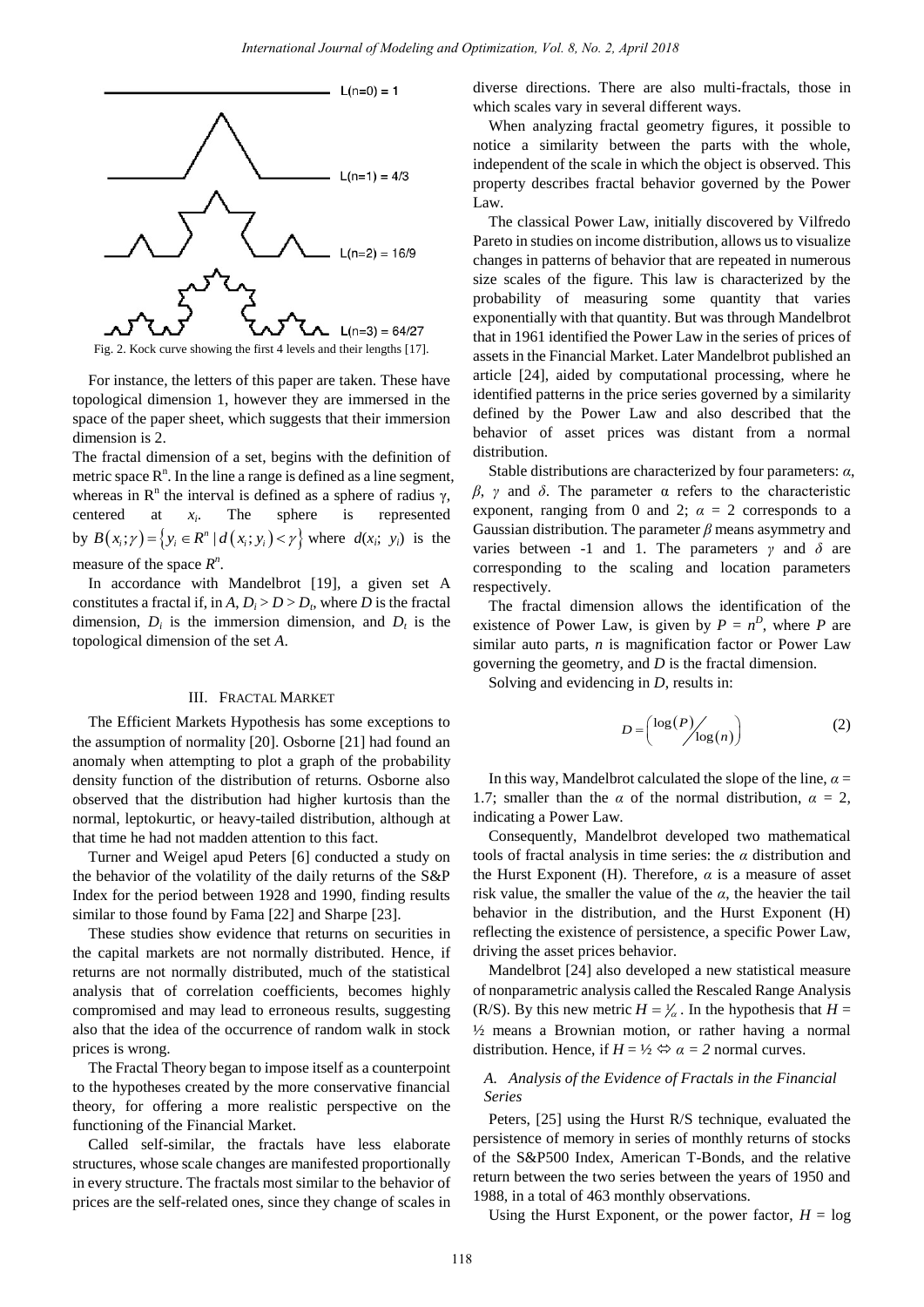(*R/S*) / *N*, where *R/S* is the division of the amplitude between the highest and the lowest occurrence recorded (*R*), by the standard deviation found in the series (*S*) and *N* is the number of observations, Peters obtained the results:  $H = 0.61$  for the Index,  $H = 0.64$  for the T-Bonds and  $H = 0.66$  for the relationship between Index and T-Bonds. Peters evidenced a behavior of memory persistence of the market, characteristic of Brownian fractal behavior, but not significant to the point of the projection of the results beyond a short period since the random factor was much more present. Hence, he can conclude that the results pointed out that the model, called pure random walk, and did not apply to capital markets, as the efficient markets hypothesized.

Müller [26] found fractals characteristics in time series of exchange rates, also identifying the scaling factor, the Power Law, followed by prices, by analyzing the time intervals of daily and intra-daily samples between the years from June 1973 to June 1993, from a few minutes to a year. Müller can also verify that the changes in the price behavior were more similar to the fractal model, when compared them with GARCH processes. Besides that, volatility was positively correlated with the market activity and the transaction volume, in an indication that the market was also heterogeneous.

Corazza [27] worked with commodity futures prices on the Chicago Stock Exchange between 1981 and 1991. He applied four tests, including the Hurst technique. The result found indicated that the historical series shared the fractional properties.

Several other authors such as Larrain [28], Lo [29], Barkoulas [30], Richards [31], Panas [32] and more recently Di Matteo [33], among others, reached the conclusion that all global financial markets presented scale symmetry, with fractal characteristics, as well as the methodologies usually used to control risk, based on the standard deviation, were not efficient and able to provide a good classification.

## IV. HURST EXPONENT AND THE R/S ANALYSIS

Suggested by the English engineer and hydrologist Harold Hurst in 1951, the H index estimate, part of the Rescaled Range Analysis  $(R/S_t)$ . Hurst was responsible for building dams along the Nile River, when he observed the accumulation of values above and below the mean while tabulating the river level over the years. Inspired by the random process definition suggested by Einstein, Hurst ran some tests to check if the accumulation of above and below average values was random.

Let a sequence of values  $\varepsilon_t$ ,  $t \geq 1$ , be independent and identically distributed (*i.i.d.*), with mean  $\mu_{\varepsilon}$  and variance  $\sigma_{t}^{2}$ .

The sequence  $W_t = \varepsilon_1 + \varepsilon_2 + ... + \varepsilon_t$  is defined as a random walk and also:

$$
E(Wt) = E(\varepsilon1) + E(\varepsilon2) + ... + E(\varepsilont) = t\mu\varepsilon
$$
 (3)

$$
Var(W_t) = Var(\varepsilon_1) + Var(\varepsilon_2) + ... + Var(\varepsilon_t) = t\sigma_{\varepsilon}^2
$$
 (4)

where  $E(\varepsilon)$  is the Expectation Value of  $\varepsilon$  and  $Var(\varepsilon)$  is the Variance of *ε*.

If the series of the level of the Nile River were set as a random walk, then the standard deviation value would be equal to  $\sigma_{\varepsilon} t^{\frac{1}{2}}$ . The Rescaled Range Analysis (R/S<sub>t</sub>) tests the null hypothesis of the exponent of the variable t being equal to ½. Calling this exponent as H, homage of Mandelbrot to Hurst and the mathematician Ludwing Otto Hölder [34], it is possible to define the test by the null hypothesis  $H_0$ :  $H = \frac{1}{2}$ and by the alternative hypothesis  $H_0$ :  $H \neq \frac{1}{2}$ .

Mandelbrot [35] has also developed a method to estimate the H parameter. By this method rejects the null hypothesis because  $H > \frac{1}{2}$ , it is the case of persistence, rejects the null hypothesis because  $H < \frac{1}{2}$ , it is the case of anti-persistence.

It is possible to follow the method developed by Mandelbrot proceeding the presentation of Couillard [7], also discussed by Peters [6], according to:

Let be a time series with *N* observations for equal intervals of time. Dividing the observations into *M* sub-periods with the same number of observations *t*, such as  $M \times t = N$ ,  $I_m$  is defined for  $m = 1, 2, ..., M$ , such as each of the M sub-periods and  $N_{k,m}$ ,  $k = 1, 2, ..., t$ , as each element of a given sub-period. By this defines the mean  $\mu_{I_m}$  and the standard deviation  $\sigma_{I_m}$  of each sub-period. The notation adopted by this paper follows the same notation presented by Couillard [7] and used by Peters [6]. In this case  $\sigma_{I_m} = S_{I_m}$  to respect the notation R/S for the Rescaled Range formula.

$$
\mu_{I_m} = \left(\frac{1}{t}\right) \sum_{k=1}^{n} N_{k,m} \tag{5}
$$

$$
S_{I_m} = \sqrt{\left(\frac{1}{t}\right) \sum_{k=1}^n \left(N_{k,m} - \mu_{I_m}\right)^2}
$$
 (6)

Having the values of the means it is conceivable to reconstruct the original series and obtain a series with *M* sequences  $I_m$  composed, each, by  $t$  deviations accumulated with respect to  $\mu_{I_m}$ . These accumulated deviations are defined as follows:

$$
X_{k,m} = \sum_{k=1}^{n} \left( N_{k,m} - \mu_{I_m} \right) \tag{7}
$$

where the amplitude of the mean deviations accumulated in each sequence  $I_m$  is defined by:

$$
R_{I_m} = \max\left(X_{k,m}\right) - \min\left(X_{k,m}\right) \tag{8}
$$

The series with M values  $R_{I_m}$  is normalized by dividing these amplitude values by their corresponding standard deviations  $S_{I_m}$ . The mean of these standard values maintains the relationship between H and *t*. Therefore, the statistic is defined as:

$$
R/S_{t} = \left[ \left( \frac{V_{M}}{M} \right) \sum_{m=1}^{M} \left( R_{I_{m}} / S_{I_{m}} \right) \right] = ct^{H}
$$
 (9)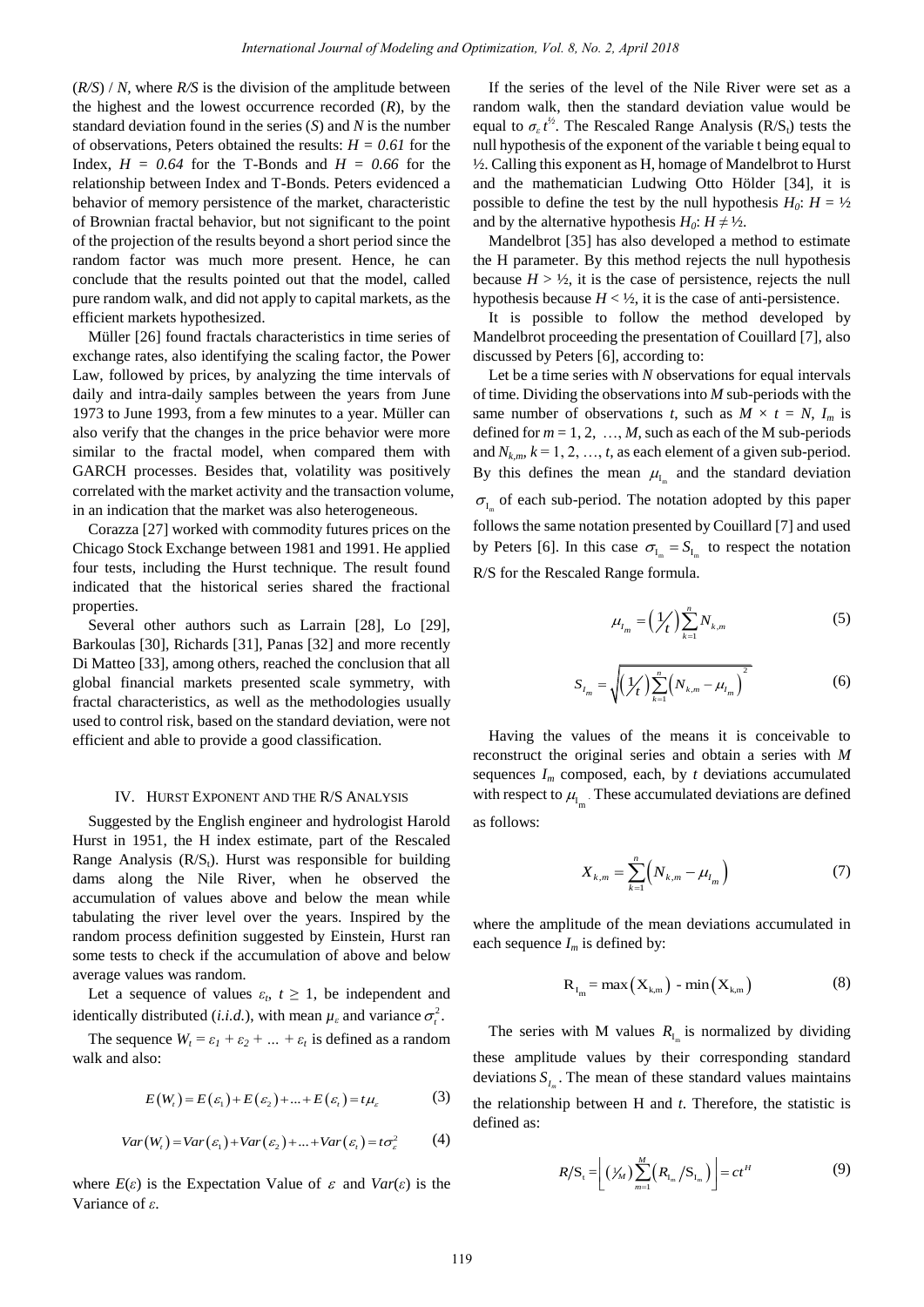where *c* is a constant.

To obtain the value of H, and test it, computes a series of statistics  $R/S_t$  for different values of  $t$ , linearize the equality  $R/S_t = ct^H$  and, with that, estimate the value of H. To linearize the equality  $R/S_t = ct^H$ , simply apply the logarithm:

$$
\log\big(R/S_{\mathfrak{t}} = \log(c) + H\log(t)\big) \tag{10}
$$

The value of H can be estimated by simple linear regression. Since  $R_{I_m}$  is always greater than or equal to zero and  $S_{I_m}$  is always greater than zero, the value of H will have a lower limit close to zero, depending on the value of *c*. As  $R_{I_m} = S_{I_m}$  are sums of *t* normalized values, their maximum value tends to *t*, so the maximum value of H tends to 1, depending on *c*.

The question in performing this test is to define the size of the sub-periods  $I_m$  so as to preserve for each value of  $R/S_t$  a number as close as possible to the variables. Also, the values of *t* should preferably be entire divisors of *N*, or integers as close as possible to some divisor of the series size, and consequently that the amount of deleted data may be minimal.

Hurst [5] in his original test, needed the hypothesis that the values were normally distributed. By the test suggested by Mandelbrot [35], a test *t*, potentially the errors of the statistical model are associated with equation (13) as *i.i.d.* and normal. There is a discussion about the validity of these tests. Lo [29] and MacKinlay [36] attest that the tests may lead to the conclusion that there is long-term memory, persistence or anti-persistence, when in fact there are only short-term autocorrelation. The two tests, Hurst [5] and Mandelbrot [35], would not be robust in the presence of correlations between nearby variables.

However, there is evidence that the suggested correction has a bias. As observed by Teverovsky [37], Mandelbrot and Hudson [34], in simulated environments, had noticed the propensity to accept the null hypothesis  $H_0$ :  $H = \frac{1}{2}$  when it is false.

Couillard [7] suggested a specific t test for the H index. The controversy in applying a test for the H index by the way in which the finite sequences of values defined as empirically random walks are shown as values greater than ½ for the H index. Note that the values of H are distributed as a *t-Student* curve. This author proposes the test  $t = (v - m) / d$ , where v is the estimated value of  $H$ ,  $m$  is the mean of the value of  $H$  if there is no long memory and *d* is the standard deviation of H if there is no long memory.

## V. METHODOLOGY

The method used for the estimated calculation of the Hurst Exponent (H), using the R/S Analysis, follows the methodology developed by Mandelbrot and Wallis [4], based on the works of Hurst [5], discussed in Section 4. It is also included a first task to select the data of the elected time series for the usage of the R/S Analysis, scope of this work. So, the execution of the method presented here consists of the execution of the following tasks, the following tasks, highlighted in the presentation of Couillard [7], as well emphasized in Peters [6]:

- Selection of time series data;
- Calculation of the mean  $(E_m)$  and the standard deviation  $(S_m)$  of the sub-series  $(Z_{i,m})$ ;
- Standardization of the subseries data (*Zi,m*) by subtraction of the mean of the sub-series  $X_{i,m} = Z_{i,m}$ . *Em*, for *i* = 1, …, *N*;
- Generation of the cumulative time series  $\mu_{m} - \sum_{j=1}^{\infty} \Lambda_{j}$  $Y_{i,m} = \sum_{j=1}^{i} X_{j,m}$ , for  $i = 1, ..., N$ ;
- Calculation of the variation Rm =  $max{Y_{1,m}, ..., Y_{n,m}}$ - *min*{*Y1,m*, …, *Yn,m*};
- Computation of the Statistics  $(R_m/S_m)$ ; and
- Estimation of the mean  $(R/S)_n$  of the statistic  $(R_m/S_m)$ of all subsets of size *n*.

Observing that the statistic R/S asymptotically follows the relation  $(R/S)_n \approx cn^H$ , the value of the Hurst Exponent (H) can be calculated by a simple linear regression:  $log(R/S)<sub>n</sub> = log c +$ *H* log *n*.

If the process is a Brownian motion, H must be  $\frac{1}{2}$ , when the process is persistent then H is greater than ½, and when anti-persistent H is less than  $\frac{1}{2}$ . For a simple linear trend,  $H =$ 1 and for a white noise  $H = 0$ . Therefore, H must be between 0 and 1.

Beyond that, according to Couillard and Davison [7] most studies fail to find  $H \neq \frac{1}{2}$  because they do not provide a significance test. That way, the test suggested by de Couillard and Davison is adopted and performed using the *p–value* < 0.001.

#### VI. EXPERIMENTAL RESULTS

#### *A. Selection of the Time Series*

For the experimental part, five financial time series were analyzed using the log-returns of Foreign Exchange Market (FOREX) [38] assets type.

The Foreign Exchange Market (FOREX, FX, or Currency Market) is a global market for decentralized currency trading [39]. In terms of trading volume, it is by far the largest market in the world [40]. The main participants in this market are the largest international banks and they are responsible for defining the relative values of the different currencies.

The following relationships between globalized currencies are used: AUD - Australian Dollar  $\rightarrow$  JPY - Japanese Yen, CHF - Swiss Franc  $\rightarrow$  JPY - Japanese Yen, EUR - Euro  $\rightarrow$ JPY - Japanese Yen, GBP - British Pound  $\rightarrow$  JPY - Japanese Yen and EUR - Euro  $\rightarrow$  CHF - Swiss Franc.

According to Morettin [2] the price variation between the instants *t–1* and *t* is given by  $\Delta P_t = P_t - P_{t-1}$  and the relative price or the return of this asset is defined by  $R_t = [(P_t - P_{t-1}) /$  $(P_{t-1})$ ] =  $[(\Delta P_t) / (P_{t-1})]$  =  $\{[(P_t) / (P_{t-1})] - 1\}$  or rather:

$$
1 + R_{t} = (P_{t})/(P_{t-1})
$$
\n(11)

Still according to Morettin [2], normally  $R_t$  is expressed in percent, being called the rate of return. Also denoted by  $p_t =$ log  $P_t$ , where log is the e base logarithm, the log-return of financial assets is defined as: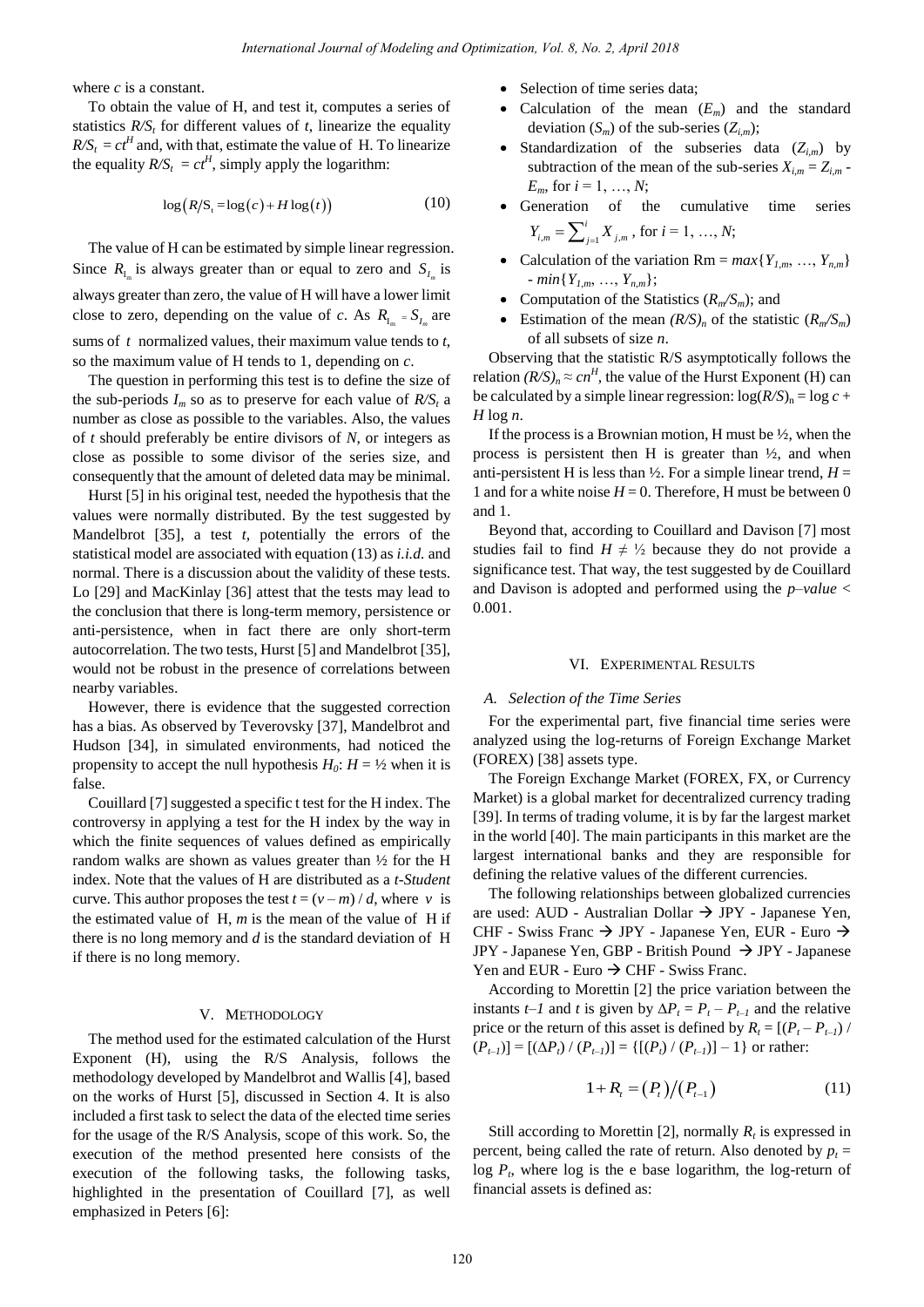$$
m_{\ell} = \log \left[ \left( P_{t} \right) / \left( P_{t-1} \right) \right] = \log \left( 1 + R_{t} \right) = p_{t} - p_{t-1} \qquad (12)
$$

The log-returns of the listed FOREX assets were calculated from the prices between 01/01/2003 and 12/30/2014 in intervals of 1 minute, obtained from the public knowledge base [38].

A framework is created, developed in Visual Studio .NET, Framework 4.6.2 [41], 64-bit, Windows Platform, for generation and selection of 3 new periodicities to execute the tests, with a quantity around 3000 values per series generated and selected, in intervals of 1 day, 1 hour and 15 minutes.

Thereafter, using data mining algorithms, the data from the time series are treated by eliminating irrelevant data from the set of results to be processed which includes correcting in the data and adjusting in the formatting of the data.

A function called of Price Tunneling, developed in the programming area of the Statistical Data Analysis *R* [42], version 3.1.2 of 10/31//2014, is used to check for price distortions in a given period of the series, by the percentage change  $\Delta P_t$  of the current value of the price  $P_t$  in relation to the previous price  $P_{t-1}$ . Usually this percentage variation  $\Delta P_t$ , adopted in the financial markets, is not more than 5% of the current price  $P_t$  both sides, up and down, over the previous price  $P_{t-1}$ .

In this way, the variation  $\Delta P_t$ , respecting the price tunnel, is expressed as:  $0.95 < \Delta P_t < 1.05$ .

If the current price  $P_t$  is outside the price tunnel, the algorithm generates a random price  $P_t$ , from the previous price  $P_{t-1}$ , respecting the price tunnel boundaries.

#### *B. Tests and Experiments*

To prove that the markets are Hurst processes or biased random walks, the tasks were executed according to the method adopted, described above.

The historical series of prices chosen contain approximately 3000 values for the pairs of currency prices: AUD-JPY, CHFJPY, EUR-JPY, GBP-JPY and EUR-CHF, in intervals of 1 day, 1 hour and 15 minutes, generated by a framework developed in Visual Studio .NET, Framework 4.6.2 [41] 64-bit, Windows Platform, obtained from a public knowledge base [38], with prices varying between 01/01/2003 and 12/30/2014 in intervals of 1 minute.

These historical series of prices were treated by the function Price Tunneling to eliminate distortions in the prices of the series and later their log-returns were divided

TABLE I: ESTIMATION VALUES OF THE HURST EXPONENT (H), USING THE R/S ANALYSIS, FOR THE RELATIONSHIP BETWEEN AUD-JPY CURRENCIES WITH 1 DAY INTERVALS

| t   | M    | $R/S_t$   | $x = log\{t\}$ | $y = log\{R/S_t\}$ |
|-----|------|-----------|----------------|--------------------|
| 3   | 1003 | 1.105242  | 1.098612       | 0.1000647          |
| 5   | 602  | 1.716025  | 1.609438       | 0.5400103          |
| 8   | 376  | 2.457615  | 2.079442       | 0.8991914          |
| 13  | 231  | 3.361801  | 2.564949       | 1.2124767          |
| 21  | 143  | 4.608474  | 3.044522       | 1.5278967          |
| 34  | 89   | 6.25723   | 3.526361       | 1.8337377          |
| 55  | 55   | 8.262083  | 4.007333       | 2.1116767          |
| 89  | 34   | 10.58514  | 4.488636       | 2.3594511          |
| 144 | 21   | 13.201705 | 4.969813       | 2.580346           |
| 233 | 13   | 18.464635 | 5.451038       | 2.9158573          |
| 377 | 8    | 22.790831 | 5.932245       | 3.1263583          |



610 5 27.968833 6.413459 3.3310908

Fig. 3. Scatter plot with the values of log{*R/St*} in relation to the values of  $log{t}$ , for the relationship between AUD-JPY currencies with 1-day intervals, and its trend line.

in 15 different values of *t*, periods or sub-series, to calculate the statistics *R/S<sup>t</sup>* .

Details of the algorithm Price Tunneling can be verified in the previous section.

In order to obtain the mean  $(E_m)$ , the standard deviation  $(S_m)$ and the generation of the sub-series  $(Z_{i,m})$  three functions were used, developed in the programming area of the Statistical Data Analysis *R* [42], version 3.1.2 of 10/31/2014.

For the normalization of the sub-series data  $(Z_{i,m})$ , as well as the generation of the cumulative time series  $(Y_{i,m})$ , the *cumsum* function (Cumulative Sums) was used, available in the standard libraries of the Statistical Data Analysis *R* [42], version 3.1.2 of 10/31/2014.

The remaining of the tasks described in the method for the calculation Rm and the mean of the  $R_m/S_m$  were obtained by conventional mathematical operations and functions.

Table I summarizes the values of *t*, *M*,  $R/S_t$ ,  $x = \log\{R/S_t\}$ and  $y = log{t}$ , for the log-return of the historical prices of the asset FOREX AUD-JPY, in intervals of 1 day, where log is the e base logarithm, and  $(x, y)$  are the points of the graph plotted with scatter values of log{*R/St*}, shown in Fig. 3.

Fig. 3 exhibits the scatter plot of the values of log{*R/St*} in relation to the values of  $log\{t\}$ , for the relationship between AUD-JPY currencies, in intervals of 1 day. Fig. 3 also shows the trend line obtained through the *lm* (Fitting Linear Models) and *abline* (Add Lines to a Plot) functions, available in the standard libraries of the Statistical Data Analysis R [42].

The values for the estimation of the intercept *b* and the slope, for the line of the graph contained in the Fig. 3, are respectively -0.2481167 and 0.5534713. This slope represents the estimated value of the Hurst exponent ( *H* ). These values were obtained by the *lm* (Fitting Linear Models), *summary* (Summary of the Results of Model Fittings) and *coef* (Extracts Model Coefficients from Modeling Function) functions, also available in the standard libraries of the Statistical Data Analysis *R* [42].

The significance test, as suggested by de Couillard and Davison [7], using the statistic *p–value* < 0.001, is equal to 9.345983e-06. This value is obtained by the *t.test* (Student's t-Test) function, available in the standard libraries of the Statistical Data Analysis *R* [42].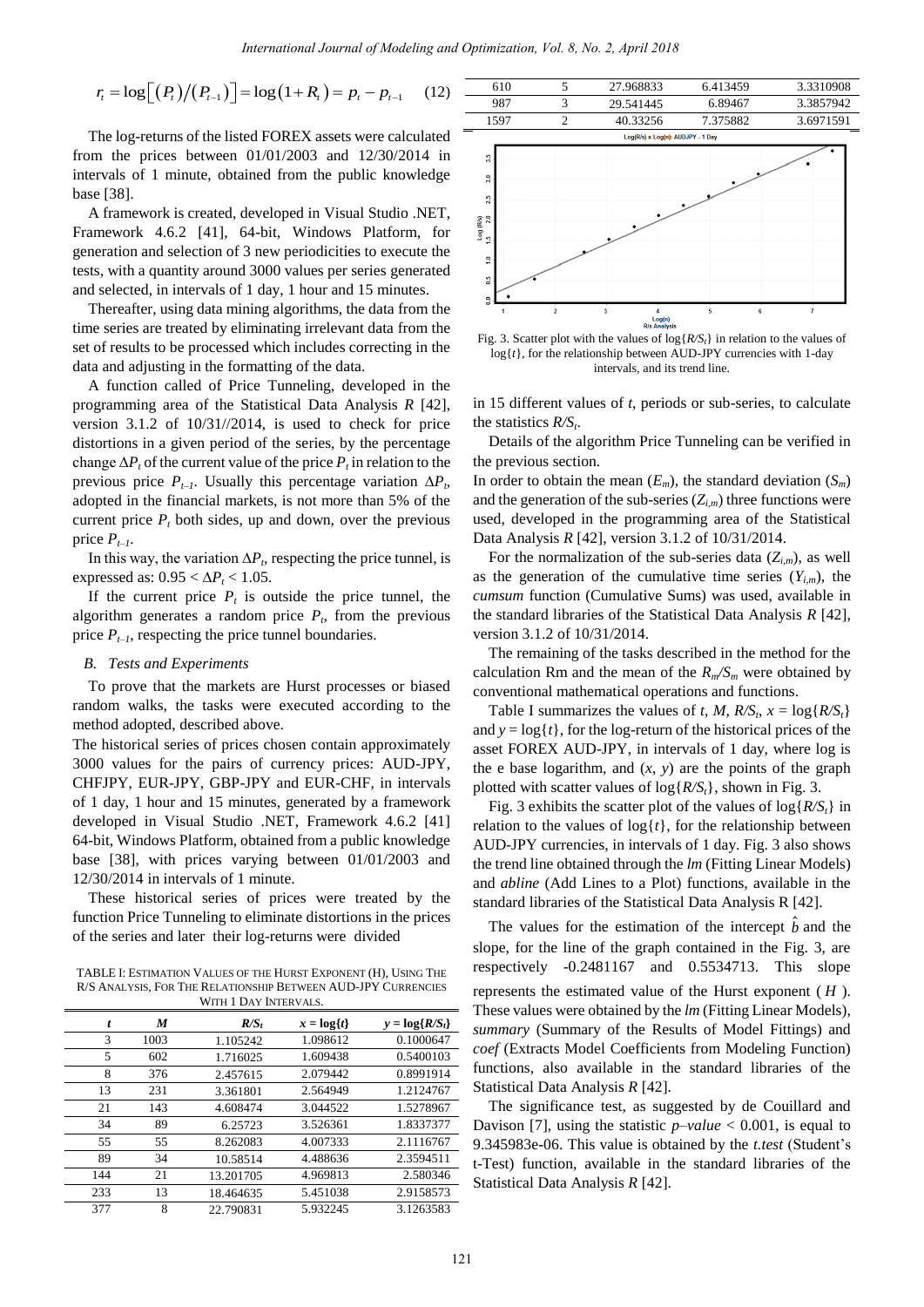# *C. Results*

Table II summarizes the results obtained, where *H* is the estimated value for the Hurst Exponent, *I* is the *Intercept*, *t* is the *t-statistic* and *p* is the *p.value*.

As observed by Mandelbrot [4], who developed his studies based on Hurst's works [5], a Brownian motion has  $H = \frac{1}{2}$ , while a persistent process has  $H > \frac{1}{2}$  and an anti-persistent process has  $H < \frac{1}{2}$ . Therefore, from table II, is possible to confer that the historical series of prices for the pairs of currency prices, presented in this table, are shown as persistent processes, that is,  $H > \frac{1}{2}$ , except for the parity between the currencies EUR-CHF, where it was not possible to confirm the Hurst Exponent in periods of 1 hour and 15 minutes. This is due to the fact that this series have data with low volatility between the data prices for periods of 1 hour and 15 minutes, and that the prices in these last two periods are almost constant.

Another fact, highlighted in the table II, containing the summarized results, is that the Hurst Exponent was constant between the intervals of 1 day, 1 hour and 15 minutes, which shows that the Hurst Exponent can be considered valid for the historical series presented in this table.

Fig. 4 displays the graphs of the historical series of prices for the pairs of currency prices: AUD-JPY, CHF-JPY, EURJPY and GBP-JPY, in periods of 1 day, 1 hour and 15 minutes, according to the periods presented in table 4.

Lam [14] suggests that time series can be examples of fractals. One of the questions proposed by this paper was to verify if the financial time series could use the properties of fractals, in particular the property of self-similarity, where parts of an object or process is similar to the object [43].

Fig. 4 shows that the similarity property, present in the fractals, is observed in the graphs of the historical series of prices for the pairs of currency prices: AUD-JPY, CHF-JPY, EUR-JPY and GBP-JPY, in periods of 1 day, 1 hour and 15 minutes, according to the periods presented in table II, which can corroborate with the proposition of Lam [14].

Fig. 5 demonstrates the values of log{*R/St*} in relation to the values of  $log\{t\}$  for the historical series of prices for the pairs of currency prices: AUD-JPY, CHF-JPY, EUR-JPY and GBP-JPY, in periods of 1 day, 1 hour and 15 minutes, according to the periods presented in table II.

TABLE II: VALUES OBTAINED ACCORDING TO THE METHODOLOGY DEVELOPED BY MANDELBROT AND WALLIS [4] BASED ON THE WORKS OF HURST [5].

|                    |                    | 1101w1 [0]. |         |      |           |
|--------------------|--------------------|-------------|---------|------|-----------|
| <b>Time Series</b> | <b>Intervals</b>   | H           | I       | t    | p         |
|                    | 1 day              | 0.57        | $-0.26$ | 7.0  | $9.8e-6$  |
| <b>AUD-JPY</b>     | 1 hour             | 0.56        | $-0.30$ | 6.9  | $1.1e-5$  |
|                    | $15 \text{ min}$ . | 0.54        | $-0.19$ | 7.3  | $6.0e-6$  |
|                    | 1 day              | 0.57        | $-0.29$ | 6.9  | $1.1e-5$  |
| AUD-JPY            | 1 hour             | 0.56        | $-0.29$ | 6.9  | $1.1e-5$  |
|                    | $15$ min.          | 0.55        | $-0.27$ | 7.1  | $8.3e-6$  |
|                    | 1 day              | 0.55        | $-0.44$ | 21.7 | $1.4e-11$ |
| EUR-CHF            | 1 hour             | 0.17        | 1.40    | 53.2 | $1.3e-16$ |
|                    | $15$ min.          | 0.27        | 0.59    | 39.0 | $7.4e-15$ |
|                    | 1 day              | 0.57        | $-0.31$ | 6.9  | $1.1e-5$  |
| <b>EUR-JPY</b>     | 1 hour             | 0.54        | $-0.22$ | 7.1  | $7.9e-6$  |
|                    | $15$ min.          | 0.57        | $-0.30$ | 6.9  | $1.1e-5$  |
| <b>GBP-JPY</b>     | 1 day              | 0.58        | $-0.32$ | 6.8  | $1.2e-5$  |
|                    | 1 hour             | 0.56        | $-0.28$ | 6.9  | $1.0e-5$  |



15 min. 0.53 -0.17 7.8 2.8e-6

Fig. 4. Historical series for the pairs of currency AUD-JPY, CHF-JPY, EUR-JPY and GBP-JPY, with 1 day, 1 hour and 15 minutes intervals.

## VII. CONCLUSION

This paper emphasized the applicability of Hurst Exponent (H), adopting the R/S Analysis, in the classification of the time series, particularly FOREX Securities, by giving a concrete information on correlation and persistence, certifying that this exponent is an excellent index for studying complex processes such as the financial time series.

Additionally, the paper reviewed the Fractal Theory in relation to the traditional Theory of Capital Markets, arguing about the hypothesis of the existence of a Fractal Market.

The inability to predict recurrent economic crises and the ineptitude to avoid the large losses resulting from this fact, jeopardize the efficiency of the current model of risk management, in this way evidencing the necessity to perfect the models. From this perspective, the fractal analysis emerges as an appropriate alternative, since it offers greater robustness to the elements of risk management, through more admissible assumptions.

There is already enough empirical evidence on the presence of the fractals, particularly in financial time series, and the more consistent perception of the Financial Market oscillations, recognizing patterns of persistence in the historical series, which allows the creation of effective policies in the identification of market risk.

Therefore, the initial assumption that the fractal behavior of the markets is capable of allowing an improved modeling of the Efficient Markets Hypothesis to explain the price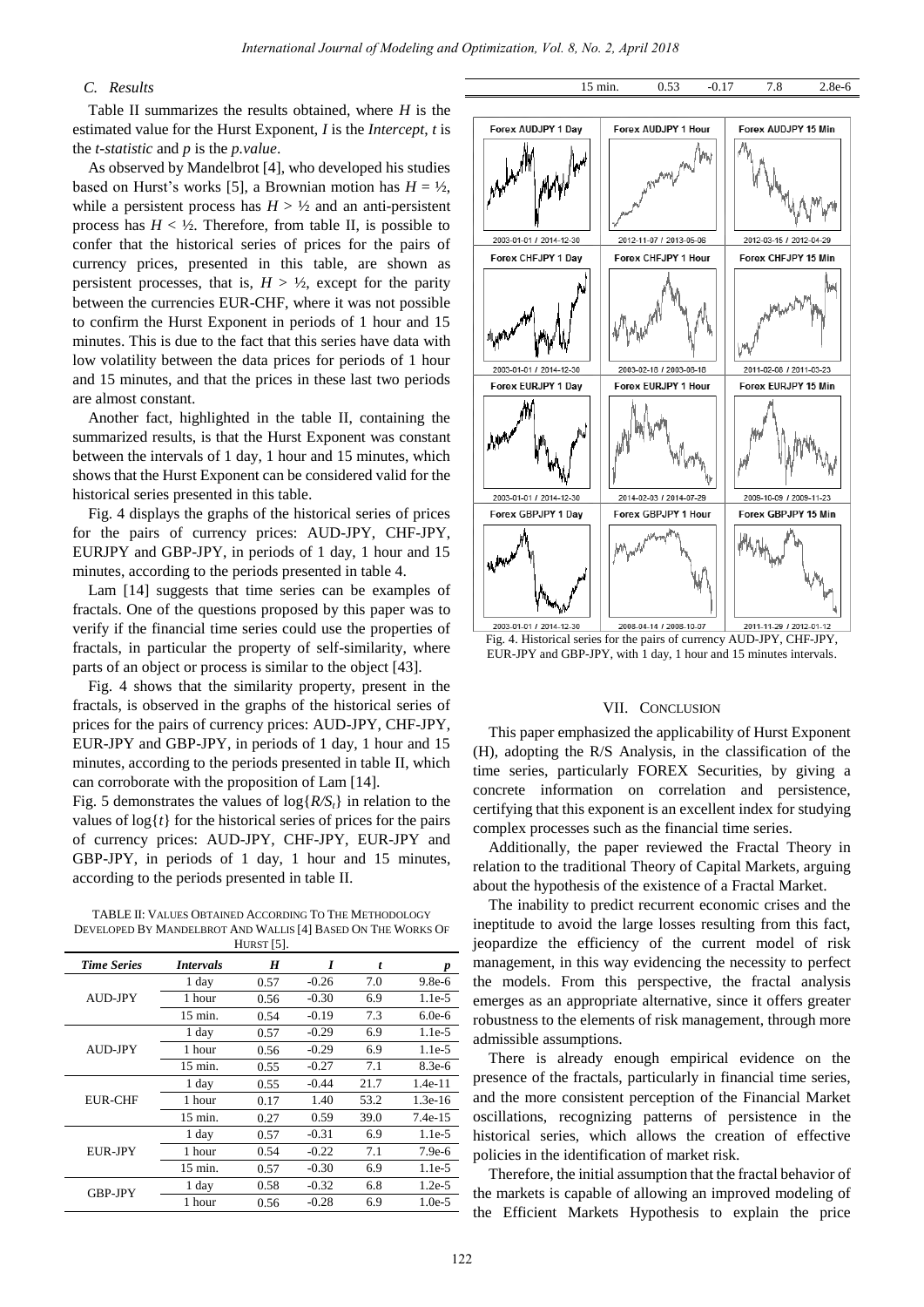#### movements has been ratified.



Fig. 5. Graphic with the values of  $\log\{R/S_t\}$  in relation to the values of  $\log\{t\}$ for the pairs of currency AUD-JPY, CHF-JPY, EUR-JPY and GBPJPY, with 1 day, 1 hour and 15 minutes intervals.

Added to this is a recommendation to market participants to address carefully with this theme, reviewing their bases and promoting the improvement of the methodology used to control the risks assumed.

However, it is noticed that the researches are still in the initial stage of the hypothesis corroboration, in which different conceptual approaches are used with the application of several statistical methods, with some results clearly indicating the presence of fractals in the financial time series.

Even with the confirmation of the assumption, the present study does not exhaust the subject, and opens space for discussion and development of new academic researches to ensure that it reaches maturity and can realize its full potential. Some research may increase the contributions of this work, such as comparative studies between hybrid models using Hurst Exponent (H) and Machine Learning or comparatives studies between traditional mathematical models, such as Autoregressive Integrated Moving Average (ARIMA) and Autoregressive Fractionally Integrated Moving Average (ARFIMA) models, or researches with others time series,

such as commodities, appear as relevant themes of future research.

#### **REFERENCES**

- [1] F. G. Lima, F. A. C. Silva, and V. A. Antonini, "Análise do expoente de hurst em séries temporais financeiras," *XII SEMEAD*, Vol. 1, 2009.
- [2] P. Morettin, *Econometria Financeira: Um Curso em Séries Temporais Financeiras*, 2nd ed. Blucher, 2011.
- [3] R. Racine, "Estimating the Hurst Exponent," pp. 1–30, 2011.
- [4] B. B. Mandelbrot and J. R. Wallis, "Robustness of the rescaled range R/S in the measurement of noncyclic long run Statistical dependence, *Water Resources Research*, vol. 5, pp. 967, 1969.
- [5] J.-F. Gouyet, "Physics and fractal structures," *American Journal of Physics*, Vol. 65, no. 1, pp. 676, 1997.
- [6] E. E. Peters, *Fractal Market Analysis: Applying Chaos Theory to Investment and Economics*, John Wiley and Sons, Inc., 1994.
- [7] M. Couillard and M. Davison, "A comment on measuring the hurst exponent of financial time series," *Physica A: Statistical Mechanics and its Applications*, vol. 348, no. 348, pp. 404–418, 2005.
- [8] B. Qian and K. Rasheed, "Hurst exponent and financial market predictability," 2004.
- [9] M. Corazza and A. Malliaris, "Multifractality in foreign currency markets," vol. 6, 2008.
- [10] D. O. Cajueiro and B. M. Tabak, "Ranking efficiency for emerging markets," *Chaos, Solitons and Fractals*, vol. 22, no. 2, pp. 349–352, 2004.
- [11] C. Los and J. M. Lipka, "Long-term dependence characteristics of European stock indices," 2004.
- [12] J. P. Singh and S. Prabakaran, "On the distribution of returns and memory effects in Indian capital markets," vol. 14, 2008.
- [13] N. A. Kyaw, C. A. Los, and S. Zong, "Persistence characteristics of Latin American financial markets," *Journal of Multinational Financial Management*, vol. 16, no. 3, pp. 269–290, 2006.
- [14] L. Lam, *Introduction to Nonlinear Physics*. Springer, 2003.
- [15] F. Family, "Book review: Fractal growth phenomena," *Journal of Statistical Physics*, vol. 66, pp. 683–686, 1992.
- [16] D. Luiz and H. Costa, "Geometria fractal," *Revista Eletrônica de Educação e Ciência (REEC)*, vol. 4, no. 1, pp. 1–9, 2014.
- [17] T. A. D. Assis et al., "Geometria fractal: Propriedades e Caracter ísticas de fractais ideais," *Revista Brasileira de Ensino de Física*, vol. 30, pp. 2304.1–2304.10, 2008.
- [18] K. Falconer, *Fractal Geometry: Mathematical Foundation and Applications*, John Wiley and Sons, Inc., 2003.
- [19] B. B. Mandelbrot, *The Fractal Geometry of Nature*, W.H. Freeman and Company, 1983, vol. 51.
- [20] E. E. Peters and D. A. Hsieh, *American Finance Association Chaos and Order in the Capital Markets: A New View of Cycles, Prices, and Market Volatility*. John Wiley and Sons, Inc., 2014, Vol. 48.
- [21] M. F. M. Osborne, *Brownian Motion in the Stock Market*. P. H. Cootner - MIT Press, 1959, Vol. 7.
- [22] E. F. Fama, "The behavior of stock-market prices," *The Journal of Business*, vol. 38, pp. 34, 1965.
- [23] W. Sharpe, *Portfolio Theory and Capital Markets*, McGraw-Hill, 1970.
- [24] B. B. Mandelbrot, "The variation of certain speculative prices," *The Journal of Business*, vol. 36, pp. 394, 1963.
- [25] B. W. Ambrose, E. W. Ancel, and M. D. Griffiths, "Fractal structure in the capital markets revisited," *Financial Analysts Journal*, vol. 49, pp. 73–77, 1993.
- [26] U. A. Muller *et al*., "Fractals and Intrinsic Time: A Challenge to Econometricians," *International Conference of the Applied Econometrics Association (AEA)* - XXXIX, 1993.
- [27] M. Corazza, A. G. Malliaris, and C. Nardelli, "Searching for fractal structure in agricultural futures markets," *Journal of Futures Markets*, Vol. 17, pp. 433–473, 1997.
- [28] M. Larrain, "Testing chaos and nonlinearities in T-Bill rates," *Financial Analysts Journal*, vol. 47, pp. 51–62, 1991.
- [29] M. K. P. So, "Long-term memory in stock market volatility," *Applied Financial Economics*, vol. 10, no. 5, pp. 519–524, 2000.
- [30] J. Barkoulas, W. C. Labys, and J. Onochie, "Fractional dynamics in international commodity prices," *Journal of Futures Markets*, vol. 17, pp. 161–189, 1997.
- [31] G. R. Richards, "The fractal structure of exchange rates: Measurement and forecasting," *Journal of International Financial Markets, Institutions and Money*, Vol. 10, pp. 163–180, 2000.